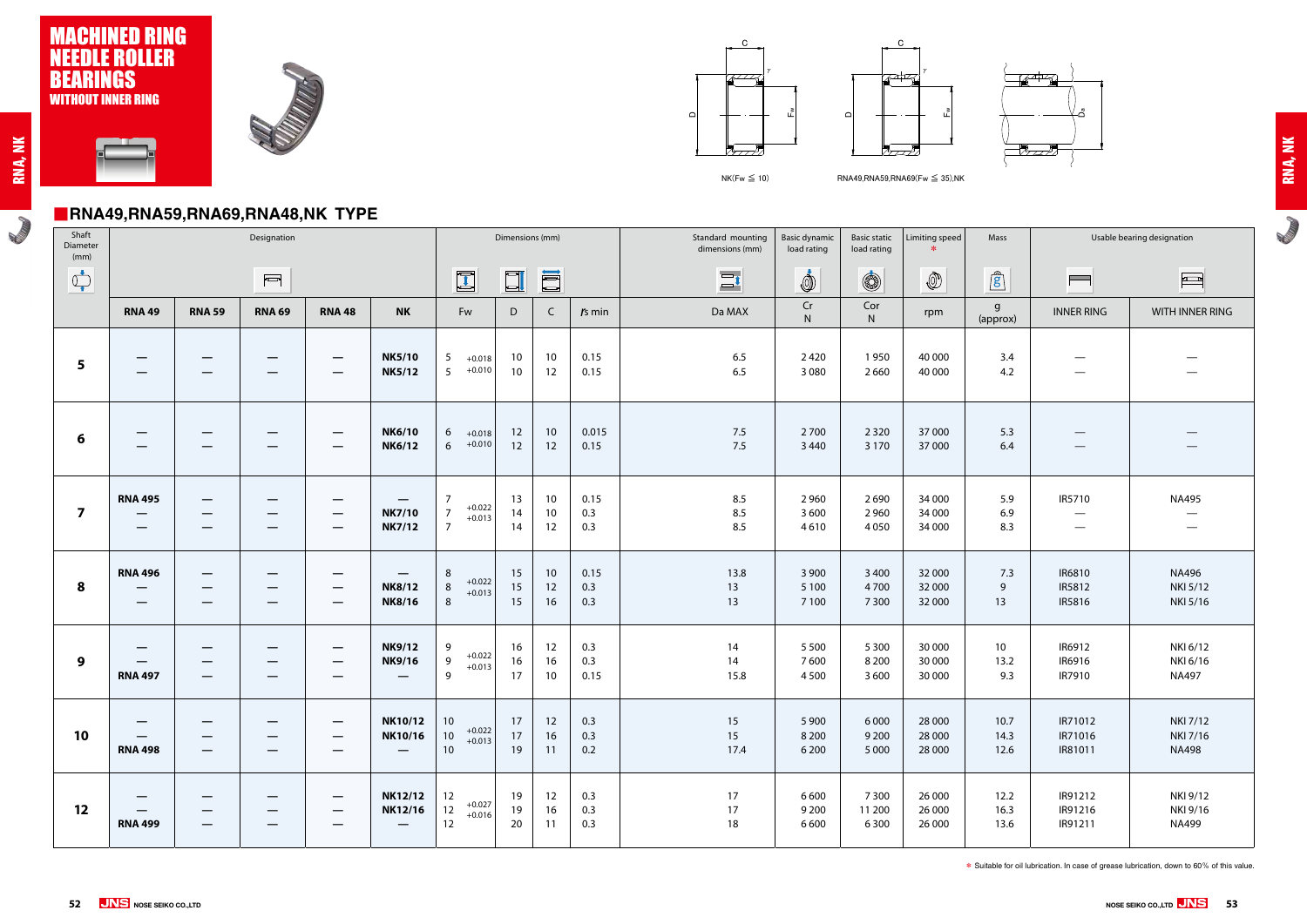#### ■**RNA49,RNA59,RNA69,RNA48,NK TYPE**

**ROWLED** 









RNA49,RNA59,RNA69(Fw ≤ 35),NK

| Shaft<br>Diameter<br>(mm)   | - ,                                                                                                              | $  \prime$<br>- - ,                                                                                   | Designation                                                                                                                                       |                                                                                                                                               |                                                                                                               |                                                        | Dimensions (mm)            |                            |                                 | Standard mounting<br>dimensions (mm) | <b>Basic dynamic</b><br>load rating          | <b>Basic static</b><br>load rating           | Limiting speed                                 | Mass                             |                                                                                  | Usable bearing designation                                         |
|-----------------------------|------------------------------------------------------------------------------------------------------------------|-------------------------------------------------------------------------------------------------------|---------------------------------------------------------------------------------------------------------------------------------------------------|-----------------------------------------------------------------------------------------------------------------------------------------------|---------------------------------------------------------------------------------------------------------------|--------------------------------------------------------|----------------------------|----------------------------|---------------------------------|--------------------------------------|----------------------------------------------|----------------------------------------------|------------------------------------------------|----------------------------------|----------------------------------------------------------------------------------|--------------------------------------------------------------------|
| $\bigoplus_{\blacklozenge}$ |                                                                                                                  |                                                                                                       | $\overline{\phantom{0}}$                                                                                                                          |                                                                                                                                               |                                                                                                               | $\Box$                                                 | $\Box$                     | <b>E</b>                   |                                 | $\Xi$                                | İ                                            | $\circledS$                                  | $\circled{0}$                                  | $\mathbf{r}$                     | $\blacksquare$                                                                   | $\frac{1}{2}$                                                      |
|                             | <b>RNA 49</b>                                                                                                    | <b>RNA 59</b>                                                                                         | <b>RNA 69</b>                                                                                                                                     | <b>RNA 48</b>                                                                                                                                 | <b>NK</b>                                                                                                     | Fw                                                     | D                          | $\mathsf{C}$               | $rs$ min                        | Da MAX                               | Cr<br>N                                      | Cor<br>N                                     | rpm                                            | g<br>(approx)                    | <b>INNER RING</b>                                                                | WITH INNER RING                                                    |
| 14                          | <b>RNA 4900</b><br>$\hspace{0.05cm}$<br>$\overline{\phantom{m}}$                                                 | $\overline{\phantom{m}}$                                                                              | $\overline{\phantom{m}}$                                                                                                                          | $\hspace{0.05cm}$<br>$\hspace{0.05cm}$<br>$\hspace{0.05cm}$                                                                                   | $\overline{\phantom{0}}$<br><b>NK14/16</b><br><b>NK14/20</b>                                                  | 14<br>$+0.027$<br>14<br>$+0.016$<br>14                 | 22<br>22<br>22             | 13<br>16<br>20             | 0.3<br>0.3<br>0.3               | 20<br>20<br>20                       | 9 2 0 0<br>11800<br>14 800                   | 10 100<br>13700<br>18 500                    | 24 000<br>24 000<br>24 000                     | 16.5<br>21<br>26.5               | IR101413<br>IR101416<br>IR101420                                                 | NA4900<br>NKI 10/16<br>NKI 10/20                                   |
| 15                          | $\overline{\phantom{m}}$<br>–                                                                                    |                                                                                                       |                                                                                                                                                   |                                                                                                                                               | <b>NK15/16</b><br><b>NK15/20</b>                                                                              | 15<br>$+0.027$<br>$15 + 0.016$                         | 23<br>23                   | 16<br>20                   | 0.3<br>0.3                      | 21<br>21                             | 12 400<br>15 600                             | 14 900<br>20 200                             | 23 000<br>23 000                               | 22.5<br>28                       | —                                                                                |                                                                    |
| 16                          | <b>RNA 4901</b><br>$\qquad \qquad \longleftarrow$<br>$\qquad \qquad \longleftarrow$<br>$\overline{\phantom{m}}$  | $\hspace{0.1mm}-\hspace{0.1mm}$<br>$\hspace{0.1mm}-\hspace{0.1mm}$<br>$\overline{\phantom{0}}$        | $\hspace{0.1mm}-\hspace{0.1mm}$<br>$\hspace{0.05cm}$<br><b>RNA 6901</b>                                                                           | —<br>$\qquad \qquad \overline{\qquad \qquad }$<br>$\hspace{0.05cm}$<br>$\overline{\phantom{0}}$                                               | $\qquad \qquad \longleftarrow$<br>NK16/16<br><b>NK16/20</b><br>$\hspace{0.05cm}$                              | 16<br>16<br>$+0.027$<br>$+0.016$<br>16<br>16           | 24<br>24<br>24<br>24       | 13<br>16<br>20<br>22       | 0.3<br>0.3<br>0.3<br>0.3        | 22<br>22<br>22<br>22                 | 9700<br>12 300<br>15 600<br>17 100           | 11 100<br>15 100<br>20 400<br>23 000         | 23 000<br>23 000<br>23 000<br>23 000           | 18.1<br>23<br>29<br>30           | IR121613<br>IR121616<br>IR121620<br>IR121622                                     | NA4901<br>NKI 12/16<br>NKI 12/20<br>NA6901                         |
| 17                          | $\qquad \qquad \longleftarrow$                                                                                   |                                                                                                       | $\hspace{0.1mm}-\hspace{0.1mm}$<br>$\overline{\phantom{m}}$                                                                                       | $\qquad \qquad \overline{\qquad \qquad }$<br>$\hspace{0.05cm}$                                                                                | <b>NK17/16</b><br><b>NK17/20</b>                                                                              | 17<br>$+0.027$<br>$17 +0.016$                          | 25<br>25                   | 16<br>20                   | 0.3<br>0.3                      | 23<br>23                             | 12800<br>16 300                              | 16 300<br>22 100                             | 22 000<br>22 000                               | 24.5<br>30.5                     |                                                                                  |                                                                    |
| 18                          | $\overline{\phantom{m}}$                                                                                         |                                                                                                       |                                                                                                                                                   |                                                                                                                                               | <b>NK18/16</b><br><b>NK18/20</b>                                                                              | 18<br>$+0.027$<br>$18 + 0.016$                         | 26<br>26                   | 16<br>20                   | 0.3<br>0.3                      | 24<br>24                             | 13 400<br>17000                              | 17500<br>23 600                              | 21 000<br>21 000                               | 25.5<br>32                       | $\hspace{0.05cm}$                                                                |                                                                    |
| 19                          | $\hspace{0.1mm}-\hspace{0.1mm}$<br>—                                                                             |                                                                                                       | $\hspace{0.1mm}-\hspace{0.1mm}$<br>$\hspace{0.05cm}$                                                                                              | —                                                                                                                                             | <b>NK19/16</b><br><b>NK19/20</b>                                                                              | 19<br>$+0.033$<br>$19 + 0.020$                         | 27<br>27                   | 16<br>20                   | 0.3<br>0.3                      | 25<br>25                             | 14 000<br>17700                              | 18700<br>25 300                              | 21 000<br>21 000                               | 27<br>34                         | IR151916<br>IR151920                                                             | NKI 15/16<br>NKI 15/20                                             |
| 20                          | <b>RNA 4902</b><br>$\hspace{0.1mm}-\hspace{0.1mm}$<br>$\overline{\phantom{m}}$<br>$\qquad \qquad \longleftarrow$ | $\overline{\phantom{m}}$<br><b>RNA 5902</b><br>$\qquad \qquad \  \  \, -$<br>$\overline{\phantom{m}}$ | $\hspace{0.1mm}-\hspace{0.1mm}$<br>$\qquad \qquad \qquad \qquad$<br>$\overline{\phantom{m}}$<br>$\qquad \qquad \longleftarrow$<br><b>RNA 6902</b> | $\qquad \qquad \overline{\qquad \qquad }$<br>$\qquad \qquad \longleftarrow$<br>$\qquad \qquad \overline{\qquad \qquad }$<br>$\qquad \qquad -$ | $\overline{\phantom{0}}$<br><b>NK20/16</b><br>$\overline{\phantom{0}}$<br><b>NK20/20</b><br>$\qquad \qquad -$ | 20<br>20<br>$+0.033$<br>  20<br>$+0.020$<br>  20<br>20 | 28<br>28<br>28<br>28<br>28 | 13<br>16<br>18<br>20<br>23 | 0.3<br>0.3<br>0.3<br>0.3<br>0.3 | 26<br>26<br>26<br>26<br>26           | 10 900<br>13 900<br>15700<br>17600<br>19 300 | 13800<br>18700<br>22 100<br>25 400<br>28 700 | 20 000<br>20 000<br>20 000<br>20 000<br>20 000 | 21.5<br>27.5<br>33<br>35.5<br>37 | IR152013<br>$\hspace{0.1cm}$<br>IR152018<br>$\overline{\phantom{0}}$<br>IR152023 | NA4902<br>$\hspace{0.1cm}$<br>NA5902<br>$\hspace{0.1cm}$<br>NA6902 |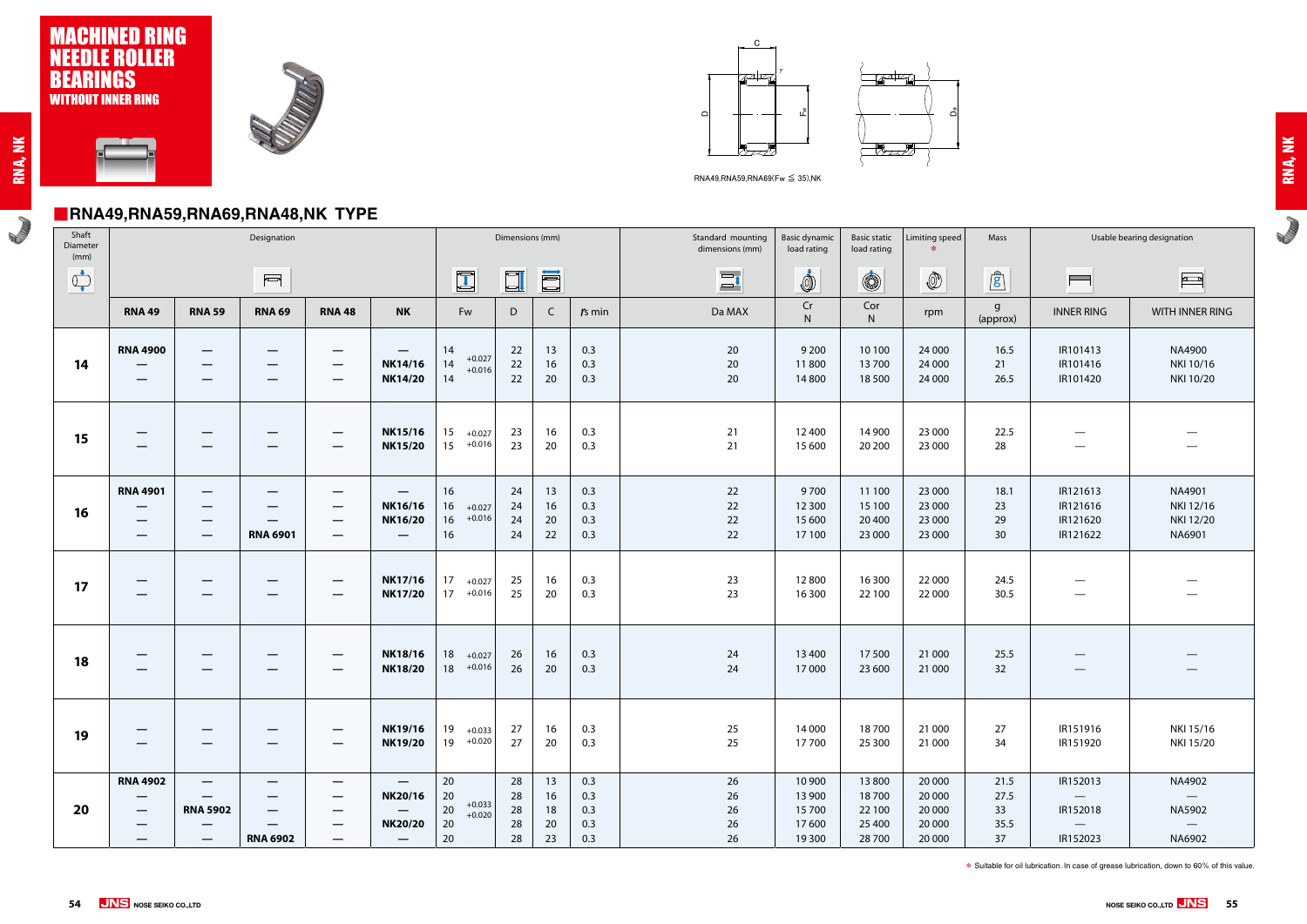# ■**RNA49,RNA59,RNA69,RNA48,NK TYPE**









RNA49,RNA59,RNA69(Fw ≤ 35),NK

**RADIO** 

| Shaft<br>Diameter<br>(mm)                                                                                                                                                                                                                                                                                                                           |                                                                                                                       |                                                                         | Designation                                          |                                                      |                                                                                                                                             |                                                        | Dimensions (mm)                   |                            |                                 | Standard mounting<br>dimensions (mm) | <b>Basic dynamic</b><br>load rating            | <b>Basic static</b><br>load rating             | Limiting speed                                 | Mass                               |                                                                                                 | Usable bearing designation                                                                |
|-----------------------------------------------------------------------------------------------------------------------------------------------------------------------------------------------------------------------------------------------------------------------------------------------------------------------------------------------------|-----------------------------------------------------------------------------------------------------------------------|-------------------------------------------------------------------------|------------------------------------------------------|------------------------------------------------------|---------------------------------------------------------------------------------------------------------------------------------------------|--------------------------------------------------------|-----------------------------------|----------------------------|---------------------------------|--------------------------------------|------------------------------------------------|------------------------------------------------|------------------------------------------------|------------------------------------|-------------------------------------------------------------------------------------------------|-------------------------------------------------------------------------------------------|
| $\begin{picture}(220,20) \put(0,0){\line(1,0){10}} \put(15,0){\line(1,0){10}} \put(15,0){\line(1,0){10}} \put(15,0){\line(1,0){10}} \put(15,0){\line(1,0){10}} \put(15,0){\line(1,0){10}} \put(15,0){\line(1,0){10}} \put(15,0){\line(1,0){10}} \put(15,0){\line(1,0){10}} \put(15,0){\line(1,0){10}} \put(15,0){\line(1,0){10}} \put(15,0){\line($ |                                                                                                                       |                                                                         | $\overline{\mathbb{C}}$                              |                                                      |                                                                                                                                             | $\mathbf{I}$                                           | $\Box$                            | III                        |                                 | $\Xi$                                | İ                                              | $\circledS$                                    |                                                | $\mathbf{r}$                       | <b>Property</b>                                                                                 | $\frac{1}{2}$                                                                             |
|                                                                                                                                                                                                                                                                                                                                                     | <b>RNA 49</b>                                                                                                         | <b>RNA 59</b>                                                           | <b>RNA 69</b>                                        | <b>RNA48</b>                                         | <b>NK</b>                                                                                                                                   | Fw                                                     | D                                 | $\mathsf{C}$               | $rs$ min                        | Da MAX                               | Cr<br>N                                        | Cor<br>N                                       | rpm                                            | g<br>(approx)                      | <b>INNER RING</b>                                                                               | <b>WITH INNER RING</b>                                                                    |
| 21                                                                                                                                                                                                                                                                                                                                                  | $\hspace{0.05cm}$                                                                                                     | $\overline{\phantom{m}}$                                                |                                                      | $\overline{\phantom{0}}$                             | <b>NK21/16</b><br><b>NK21/20</b>                                                                                                            | 21<br>$+0.033$<br>21<br>$+0.020$                       | 29<br>29                          | 16<br>20                   | 0.3<br>0.3                      | 27<br>27                             | 14 400<br>18 200                               | 20 000<br>27 100                               | 19 000<br>19 000                               | 29<br>36                           | IR172116<br>IR172120                                                                            | NKI 17/16<br>NKI 17/20                                                                    |
| 22                                                                                                                                                                                                                                                                                                                                                  | <b>RNA 4903</b><br>$\hspace{0.1mm}-\hspace{0.1mm}$<br>$\overline{\phantom{m}}$                                        | $\overline{\phantom{m}}$<br><b>RNA 5903</b><br>$\overline{\phantom{m}}$ | $\overline{\phantom{m}}$<br>$\overline{\phantom{m}}$ | $\overline{\phantom{m}}$<br>$\overline{\phantom{m}}$ | $\overline{\phantom{0}}$<br>NK22/16<br>$\overline{\phantom{m}}$<br><b>NK22/20</b>                                                           | 22<br>$22$<br>$+0.033$<br>22<br>$+0.020$<br>$22$       | 30 <sup>°</sup><br>30<br>30<br>30 | 13<br>16<br>18<br>20       | 0.3<br>0.3<br>0.3<br>0.3        | 28<br>28<br>28<br>28                 | 11800<br>14 900<br>16 900<br>18 900            | 15 600<br>21 200<br>24 900<br>28 700           | 18 000<br>18 000<br>18 000<br>18 000           | 23.5<br>30<br>35<br>37.5           | IR172213<br>$\hspace{0.1mm}-\hspace{0.1mm}$<br>IR172218<br>$\overline{\phantom{a}}$             | NA4903<br>$\hspace{0.1em}$<br>NA5903<br>$\overline{\phantom{a}}$                          |
|                                                                                                                                                                                                                                                                                                                                                     |                                                                                                                       | $\overline{\phantom{m}}$                                                | <b>RNA 6903</b>                                      | $\overline{\phantom{m}}$                             | $\overline{\phantom{0}}$                                                                                                                    | 22                                                     | 30 <sup>°</sup>                   | 23                         | 0.3                             | 28                                   | 20 800                                         | 32 500                                         | 18 000                                         | 40.5                               | IR172223                                                                                        | NA6903                                                                                    |
| 24                                                                                                                                                                                                                                                                                                                                                  | $\qquad \qquad \longleftarrow$                                                                                        | $\hspace{0.1mm}-\hspace{0.1mm}$<br>$\hspace{0.1mm}-\hspace{0.1mm}$      | $\overline{\phantom{m}}$<br>$\overline{\phantom{m}}$ | $\overline{\phantom{0}}$                             | <b>NK24/16</b><br><b>NK24/20</b>                                                                                                            | 24<br>$+0.033$<br>24<br>$+0.020$                       | 32<br>32                          | 16<br>20                   | 0.3<br>0.3                      | 30<br>30                             | 15 300<br>19400                                | 22 600<br>30 500                               | 17000<br>17 000                                | 32<br>40.5                         | IR202416<br>IR202420                                                                            | NKI 20/16<br>NKI 20/20                                                                    |
| 25                                                                                                                                                                                                                                                                                                                                                  | –<br><b>RNA 4904</b><br>$\qquad \qquad \longleftarrow$<br>$\hspace{0.1mm}-\hspace{0.1mm}$                             | $\hspace{0.05cm}$<br><b>RNA 5904</b><br>$\overline{\phantom{0}}$        | $\hspace{0.1mm}-\hspace{0.1mm}$<br><b>RNA 6904</b>   | $\hspace{0.05cm}$<br>—<br>$\overline{\phantom{m}}$   | <b>NK25/16</b><br><b>NK25/20</b><br>$\qquad \qquad \longleftarrow$<br>$\overline{\phantom{m}}$<br>$\qquad \qquad \overline{\qquad \qquad }$ | $25\,$<br>25<br>$+0.033$<br>25<br>$+0.020$<br>25<br>25 | 33<br>33<br>37<br>37<br>37        | 16<br>20<br>17<br>23<br>30 | 0.3<br>0.3<br>0.3<br>0.3<br>0.3 | 31<br>31<br>35<br>35<br>35           | 15 800<br>20 000<br>21 000<br>29 400<br>35 400 | 23 700<br>32 200<br>25 000<br>38 600<br>48 800 | 16 000<br>16 000<br>16 000<br>16 000<br>16 000 | 33.5<br>42<br>55.5<br>84<br>95.5   | $\overline{\phantom{m}}$<br>IR202517<br>IR202523<br>IR202530                                    | $\overline{\phantom{0}}$<br>$\overline{\phantom{m}}$<br>NA4904<br><b>NA5904</b><br>NA6904 |
| 26                                                                                                                                                                                                                                                                                                                                                  | –                                                                                                                     | $\qquad \qquad \overline{\qquad \qquad }$                               |                                                      |                                                      | NK26/16<br><b>NK26/20</b>                                                                                                                   | 26<br>$+0.033$<br>$+0.020$<br>26                       | 34<br>34                          | 16<br>20                   | 0.3<br>0.3                      | 32<br>32                             | 16 300<br>20 600                               | 24 900<br>33 700                               | 15 000<br>15 000                               | 34.5<br>43.5                       | IR222616<br>IR222620                                                                            | NKI 22/16<br>NKI 22/20                                                                    |
| 28                                                                                                                                                                                                                                                                                                                                                  | $\qquad \qquad \longleftarrow$<br>$\qquad \qquad \longleftarrow$<br><b>RNA 49/22</b><br>$\overline{\phantom{0}}$<br>– | <b>RNA 59/22</b><br>$\overline{\phantom{0}}$                            | $\hspace{0.1mm}-\hspace{0.1mm}$<br><b>RNA 69/22</b>  | $\overline{\phantom{m}}$<br>–<br>–                   | <b>NK28/20</b><br><b>NK28/30</b><br>$\overline{\phantom{0}}$<br>$\qquad \qquad \longleftarrow$<br>—                                         | 28<br>28<br>$+0.033$<br>28<br>$+0.020$<br>28<br>28     | 37<br>37<br>39<br>39<br>39        | 20<br>30<br>17<br>23<br>30 | 0.3<br>0.3<br>0.3<br>0.3<br>0.3 | 35<br>35<br>37<br>37<br>37           | 21 700<br>31 100<br>21 400<br>29 800<br>36 300 | 37 100<br>58 900<br>28 800<br>44 400<br>56 900 | 14 000<br>14 000<br>14 000<br>14 000<br>14 000 | 51.5<br>83.5<br>56.5<br>92<br>97.5 | $\hspace{0.1mm}-\hspace{0.1mm}$<br>$\overline{\phantom{0}}$<br>IR222817<br>IR222823<br>IR222830 | $\overline{\phantom{0}}$<br>NA49/22<br>NA59/22<br>NA69/22                                 |
| 29                                                                                                                                                                                                                                                                                                                                                  |                                                                                                                       |                                                                         |                                                      |                                                      | <b>NK29/20</b><br><b>NK29/30</b>                                                                                                            | 29<br>$+0.033$<br>$29 + 0.020$                         | 38<br>38                          | 20<br>30                   | 0.3<br>0.3                      | 36<br>36                             | 21 600<br>30 900                               | 37 200<br>59 000                               | 14 000<br>14 000                               | 57<br>85                           | IR252920<br>IR252930                                                                            | NKI 25/20<br>NKI 25/30                                                                    |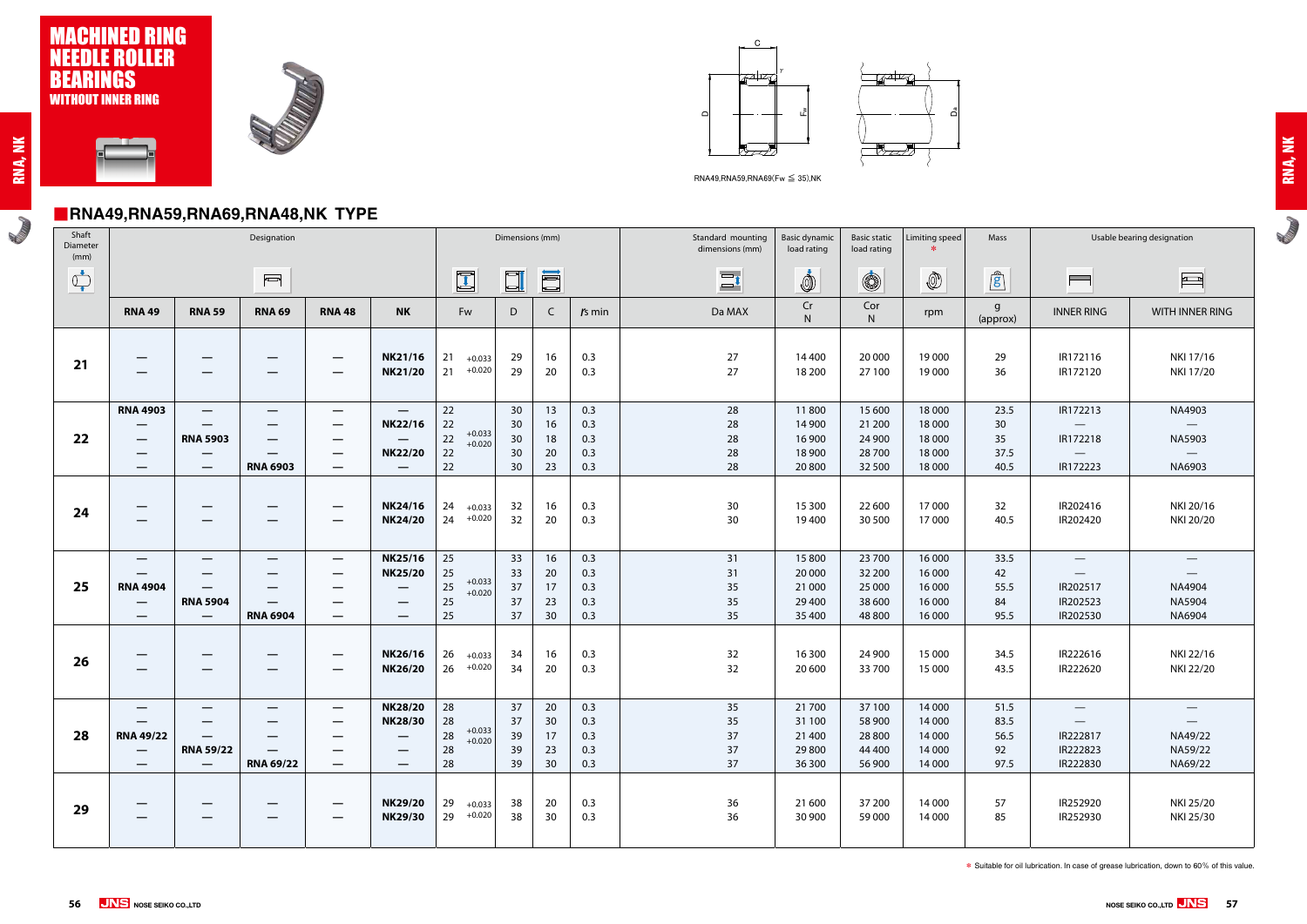### ■**RNA49,RNA59,RNA69,RNA48,NK TYPE**

**Round Report** 





RNA49,RNA59,RNA69(Fw ≤ 35),NK

㪝



RNA69

㫎

 $\gamma$ 





| Shaft<br>Diameter<br>(mm)                                                                                                                                                                                                                                                                                                                           |                            |                                                     | Designation                                                                                                                                                                                                                                                                                                                                         |                        |                                       |                                                    | Dimensions (mm)            |                            |                                 | Standard mounting<br>dimensions (mm) | <b>Basic dynamic</b><br>load rating            | <b>Basic static</b><br>load rating              | Limiting speed<br>$\ast$                       | Mass                            |
|-----------------------------------------------------------------------------------------------------------------------------------------------------------------------------------------------------------------------------------------------------------------------------------------------------------------------------------------------------|----------------------------|-----------------------------------------------------|-----------------------------------------------------------------------------------------------------------------------------------------------------------------------------------------------------------------------------------------------------------------------------------------------------------------------------------------------------|------------------------|---------------------------------------|----------------------------------------------------|----------------------------|----------------------------|---------------------------------|--------------------------------------|------------------------------------------------|-------------------------------------------------|------------------------------------------------|---------------------------------|
| $\begin{picture}(120,10) \put(0,0){\line(1,0){10}} \put(15,0){\line(1,0){10}} \put(15,0){\line(1,0){10}} \put(15,0){\line(1,0){10}} \put(15,0){\line(1,0){10}} \put(15,0){\line(1,0){10}} \put(15,0){\line(1,0){10}} \put(15,0){\line(1,0){10}} \put(15,0){\line(1,0){10}} \put(15,0){\line(1,0){10}} \put(15,0){\line(1,0){10}} \put(15,0){\line($ |                            |                                                     | $\begin{picture}(20,20) \put(0,0){\line(1,0){10}} \put(15,0){\line(1,0){10}} \put(15,0){\line(1,0){10}} \put(15,0){\line(1,0){10}} \put(15,0){\line(1,0){10}} \put(15,0){\line(1,0){10}} \put(15,0){\line(1,0){10}} \put(15,0){\line(1,0){10}} \put(15,0){\line(1,0){10}} \put(15,0){\line(1,0){10}} \put(15,0){\line(1,0){10}} \put(15,0){\line(1$ |                        |                                       | $\blacksquare$                                     | $\Box$                     | E                          |                                 | $\Xi$                                | İ                                              | $\circledS$                                     |                                                | $\mathbf{r}$                    |
|                                                                                                                                                                                                                                                                                                                                                     | <b>RNA 49</b>              | <b>RNA 59</b>                                       | <b>RNA 69</b>                                                                                                                                                                                                                                                                                                                                       | <b>RNA 48</b>          | <b>NK</b>                             | Fw                                                 | D                          | $\mathsf{C}$               | $rs$ min                        | Da MAX                               | Cr<br>$\mathsf{N}$                             | Cor<br>N                                        | rpm                                            | $\mathsf{g}$<br>(appro          |
| 30                                                                                                                                                                                                                                                                                                                                                  | –<br><b>RNA 4905</b>       |                                                     | —                                                                                                                                                                                                                                                                                                                                                   |                        | <b>NK30/20</b><br><b>NK30/30</b>      | 30<br>30<br>$+0.033$<br>30<br>$+0.020$             | 40<br>40<br>42             | 20<br>30<br>17             | 0.3<br>0.3<br>0.3               | 38<br>38<br>40                       | 25 100<br>36 000<br>23 700                     | 40 100<br>63 800<br>30 700                      | 13 000<br>13 000<br>13 000                     | 64.<br>97.<br>64                |
|                                                                                                                                                                                                                                                                                                                                                     | —                          | <b>RNA 5905</b>                                     | <b>RNA 6905</b>                                                                                                                                                                                                                                                                                                                                     | --                     |                                       | 30<br>30                                           | 42<br>42                   | 23<br>30                   | 0.3<br>0.3                      | 40<br>40                             | 33 200<br>42 100                               | 47 500<br>64 200                                | 13 000<br>13 000                               | 101<br>111                      |
| 32                                                                                                                                                                                                                                                                                                                                                  | <b>RNA 49/28</b>           | <b>RNA 59/28</b>                                    | —                                                                                                                                                                                                                                                                                                                                                   |                        | <b>NK32/20</b><br><b>NK32/30</b>      | 32<br>32<br>$+0.041$<br>32<br>$+0.025$<br>32       | 42<br>42<br>45<br>45       | 20<br>30<br>17<br>23       | 0.3<br>0.3<br>0.3<br>0.3        | 40<br>40<br>43<br>43                 | 25 700<br>36 900<br>24 500<br>34 300           | 42 200<br>67 100<br>32 700<br>50 500            | 13 000<br>13 000<br>13 000<br>13 000           | 68<br>102<br>76.<br>108         |
|                                                                                                                                                                                                                                                                                                                                                     | —                          | $\hspace{0.05cm}$                                   | <b>RNA 69/28</b>                                                                                                                                                                                                                                                                                                                                    | $\hspace{0.05cm}$<br>— |                                       | 32<br>35                                           | 45<br>45                   | 30<br>20                   | 0.3<br>0.3                      | 43<br>43                             | 41800<br>27 000                                | 64700<br>46 200                                 | 13 000<br>11 000                               | 133<br>73.                      |
| 35                                                                                                                                                                                                                                                                                                                                                  | <b>RNA 4906</b><br>—       | <b>RNA 5906</b><br>$\overline{\phantom{m}}$         | —<br><b>RNA 6906</b>                                                                                                                                                                                                                                                                                                                                |                        | <b>NK35/20</b><br><b>NK35/30</b>      | 35<br>$+0.041$<br>35<br>$+0.025$<br>35<br>35       | 45<br>47<br>47<br>47       | 30<br>17<br>23<br>30       | 0.3<br>0.3<br>0.3<br>0.3        | 43<br>45<br>45<br>45                 | 38 600<br>25 200<br>35 200<br>43 100           | 73 500<br>34 700<br>53 700<br>69 000            | 11 000<br>11 000<br>11 000<br>11 000           | 112<br>72.<br>108<br>125        |
| 37                                                                                                                                                                                                                                                                                                                                                  |                            |                                                     |                                                                                                                                                                                                                                                                                                                                                     |                        | <b>NK37/20</b><br><b>NK37/30</b>      | 37<br>$+0.041$<br>$+0.025$<br>37                   | 47<br>47                   | 20<br>30                   | 0.3<br>0.3                      | 45<br>45                             | 28 200<br>40 500                               | 50 100<br>79 800                                | 11 000<br>11 000                               | 77.<br>117                      |
| 38                                                                                                                                                                                                                                                                                                                                                  |                            |                                                     |                                                                                                                                                                                                                                                                                                                                                     |                        | <b>NK38/20</b><br><b>NK38/30</b>      | 38<br>$+0.041$<br>$+0.025$<br>38                   | 48<br>48                   | 20<br>30                   | 0.3<br>0.3                      | 46<br>46                             | 28 100<br>40 300                               | 50 200<br>80 000                                | 11 000<br>11 000                               | 79<br>119                       |
| 40                                                                                                                                                                                                                                                                                                                                                  | <b>RNA 49/32</b><br>—<br>— | <b>RNA 59/32</b><br>$\hspace{0.1mm}-\hspace{0.1mm}$ | <b>RNA 69/32</b>                                                                                                                                                                                                                                                                                                                                    | —                      | <b>NK40/20</b><br><b>NK40/30</b><br>— | 40<br>40<br>$+0.041$<br>40<br>$+0.025$<br>40<br>40 | 50<br>50<br>52<br>52<br>52 | 20<br>30<br>20<br>27<br>36 | 0.3<br>0.3<br>0.6<br>0.6<br>0.6 | 48<br>48<br>48<br>48<br>48           | 29 400<br>42 300<br>31 300<br>41 900<br>53 500 | 54 100<br>86 100<br>47 900<br>69 900<br>95 700  | 10 000<br>10 000<br>10 000<br>10 000<br>10 000 | 83<br>125<br>96<br>149<br>172   |
| 42                                                                                                                                                                                                                                                                                                                                                  | —<br><b>RNA 4907</b><br>—  | <b>RNA 5907</b><br>$\qquad \qquad -$                | —<br><b>RNA 6907</b>                                                                                                                                                                                                                                                                                                                                | —                      | <b>NK42/20</b><br><b>NK42/30</b>      | 42<br>42<br>$+0.041$<br>42<br>$+0.025$<br>42<br>42 | 52<br>52<br>55<br>55<br>55 | 20<br>30<br>20<br>27<br>36 | 0.3<br>0.3<br>0.6<br>0.6<br>0.6 | 50<br>50<br>51<br>51<br>51           | 29 900<br>43 000<br>32 000<br>42 900<br>54 800 | 56 200<br>89 500<br>50 200<br>73 200<br>100 000 | 9500<br>9500<br>9500<br>9500<br>9500           | 86.<br>130<br>113<br>176<br>200 |
|                                                                                                                                                                                                                                                                                                                                                     |                            |                                                     |                                                                                                                                                                                                                                                                                                                                                     |                        |                                       |                                                    |                            |                            |                                 |                                      |                                                |                                                 |                                                |                                 |



IR354236

NA6907

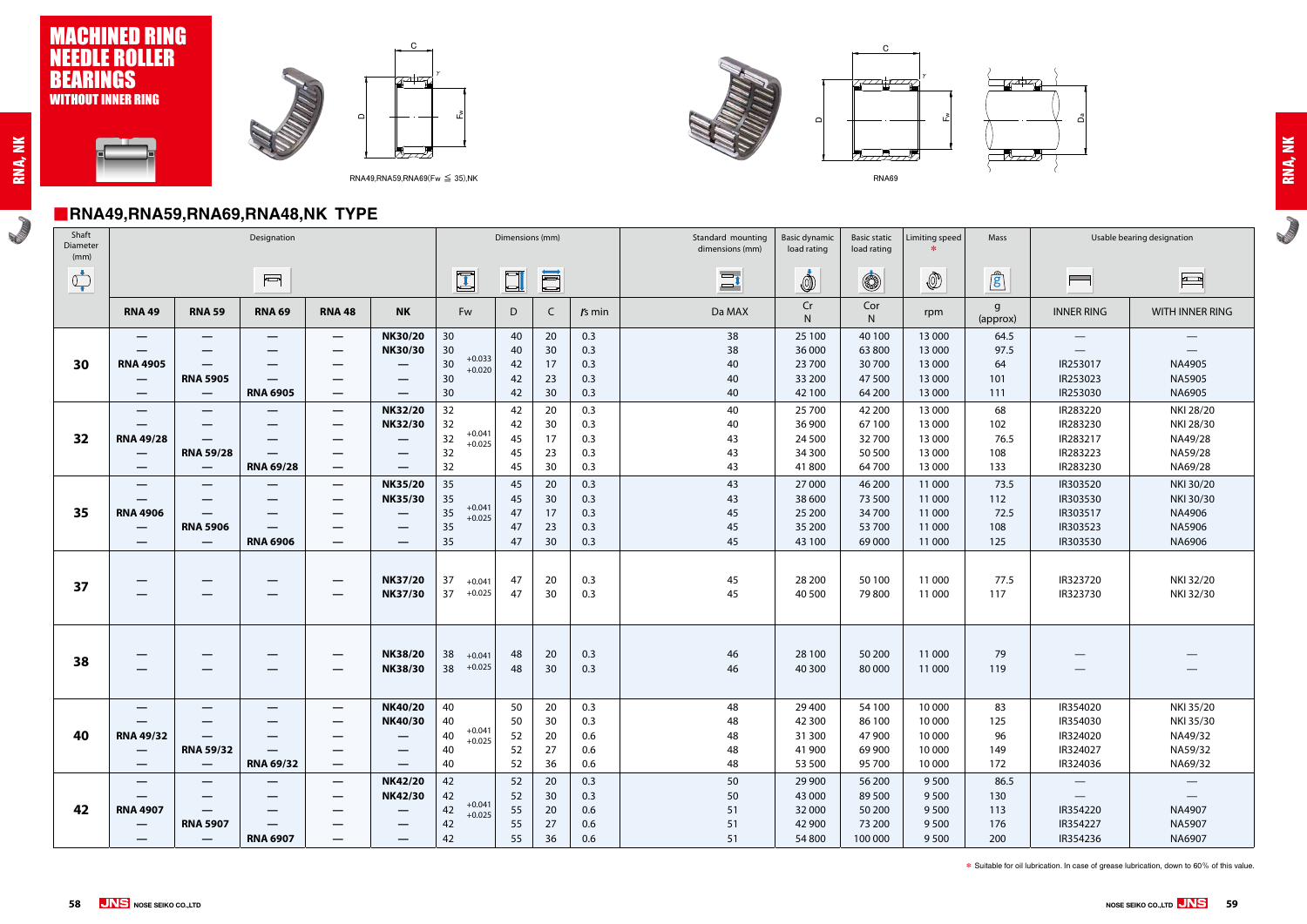### ■**RNA49,RNA59,RNA69,RNA48,NK TYPE**

**Romando** 



㪝

㫎

 $\gamma$ 

747



㪝



RNA69

㫎

 $\gamma$ 





| Shaft<br>Diameter<br>(mm)                                                                                                                                                                                                                                                                                                                           |                                                   |                                      | Designation             |               |                                  |                                        | Dimensions (mm) |                |                   | Standard mounting<br>dimensions (mm) | <b>Basic dynamic</b><br>load rating | <b>Basic static</b><br>load rating | Limiting speed<br>$*$    | Mas                                                   |
|-----------------------------------------------------------------------------------------------------------------------------------------------------------------------------------------------------------------------------------------------------------------------------------------------------------------------------------------------------|---------------------------------------------------|--------------------------------------|-------------------------|---------------|----------------------------------|----------------------------------------|-----------------|----------------|-------------------|--------------------------------------|-------------------------------------|------------------------------------|--------------------------|-------------------------------------------------------|
| $\begin{picture}(220,20) \put(0,0){\line(1,0){10}} \put(15,0){\line(1,0){10}} \put(15,0){\line(1,0){10}} \put(15,0){\line(1,0){10}} \put(15,0){\line(1,0){10}} \put(15,0){\line(1,0){10}} \put(15,0){\line(1,0){10}} \put(15,0){\line(1,0){10}} \put(15,0){\line(1,0){10}} \put(15,0){\line(1,0){10}} \put(15,0){\line(1,0){10}} \put(15,0){\line($ |                                                   |                                      | $\overline{\mathbb{C}}$ |               |                                  | $\Box$                                 | $\Box$          | i              |                   | $\Xi$ <sup>1</sup>                   | İ                                   | $\circledS$                        | $\circled{0}$            | $\mathbf{g}$                                          |
|                                                                                                                                                                                                                                                                                                                                                     | <b>RNA 49</b>                                     | <b>RNA 59</b>                        | <b>RNA 69</b>           | <b>RNA 48</b> | <b>NK</b>                        | Fw                                     | D               | $\mathsf{C}$   | $rs$ min          | Da MAX                               | $\mathsf{Cr}$<br>${\sf N}$          | Cor<br>${\sf N}$                   | rpm                      | $\overline{g}$<br>(appr                               |
| 43                                                                                                                                                                                                                                                                                                                                                  |                                                   |                                      |                         | –             | <b>NK43/20</b><br><b>NK43/30</b> | 43<br>$+0.041$<br>43<br>$+0.025$       | 53<br>53        | 20<br>30       | 0.3<br>0.3        | 51<br>51                             | 30 500<br>43 700                    | 58 100<br>92 500                   | 9500<br>9500             | 8 <sup>i</sup><br>13.                                 |
| 45                                                                                                                                                                                                                                                                                                                                                  |                                                   |                                      |                         |               | <b>NK45/20</b><br><b>NK45/30</b> | 45<br>$+0.041$<br>$+0.025$<br>45       | 55<br>55        | 20<br>30       | 0.3<br>0.3        | 53<br>53                             | 31 100<br>44 500                    | 60 100<br>95 700                   | 9 0 0 0<br>9 0 0 0       | 9 <sub>i</sub><br>13                                  |
| 47                                                                                                                                                                                                                                                                                                                                                  |                                                   |                                      |                         |               | <b>NK47/20</b><br><b>NK47/30</b> | 47<br>$+0.041$<br>$+0.025$<br>47       | 57<br>57        | 20<br>30       | 0.3<br>0.3        | 55<br>55                             | 31 500<br>45 200                    | 62 300<br>99 000                   | 8500<br>8500             | 9<br>14                                               |
| 48                                                                                                                                                                                                                                                                                                                                                  | <b>RNA 4908</b><br>$\qquad \qquad \longleftarrow$ | <b>RNA 5908</b>                      | <b>RNA 6908</b>         |               | $\overline{\phantom{0}}$         | 48<br>$+0.041$<br>48<br>$+0.025$<br>48 | 62<br>62<br>62  | 22<br>30<br>40 | 0.6<br>0.6<br>0.6 | 58<br>58<br>58                       | 41 600<br>58 000<br>71 300          | 67 400<br>103 000<br>134 400       | 8500<br>8500<br>8500     | 15 <sub>i</sub><br>22!<br>27 <sup>1</sup>             |
| 50                                                                                                                                                                                                                                                                                                                                                  |                                                   |                                      |                         |               | <b>NK50/25</b><br><b>NK50/35</b> | 50<br>$+0.041$<br>$+0.025$<br>50       | 62<br>62        | 25<br>35       | 0.6<br>0.6        | 58<br>58                             | 43 000<br>58 100                    | 85 200<br>125 500                  | 8 0 0 0<br>8 0 0 0       | 15 <sub>2</sub><br>22.                                |
| 52                                                                                                                                                                                                                                                                                                                                                  | <b>RNA 4909</b><br>$\overline{\phantom{0}}$       | <b>RNA 5909</b><br>$\hspace{0.05cm}$ | <b>RNA 6909</b>         |               | –                                | 52<br>$+0.049$<br>52<br>$+0.030$<br>52 | 68<br>68<br>68  | 22<br>30<br>40 | 0.6<br>0.6<br>0.6 | 64<br>64<br>64                       | 43 500<br>60700<br>74 600           | 73 400<br>112 000<br>147 100       | 7 500<br>7500<br>7 5 0 0 | 19 <sup>2</sup><br>23 <sub>i</sub><br>35 <sub>1</sub> |
| 55                                                                                                                                                                                                                                                                                                                                                  |                                                   |                                      |                         |               | <b>NK55/25</b><br><b>NK55/35</b> | 55<br>$+0.049$<br>$+0.030$<br>55       | 68<br>68        | 25<br>35       | 0.6<br>0.6        | 64<br>64                             | 45 400<br>61 300                    | 94 100<br>138 300                  | 7 5 0 0<br>7 5 0 0       | 19 <sub>i</sub><br>25!                                |

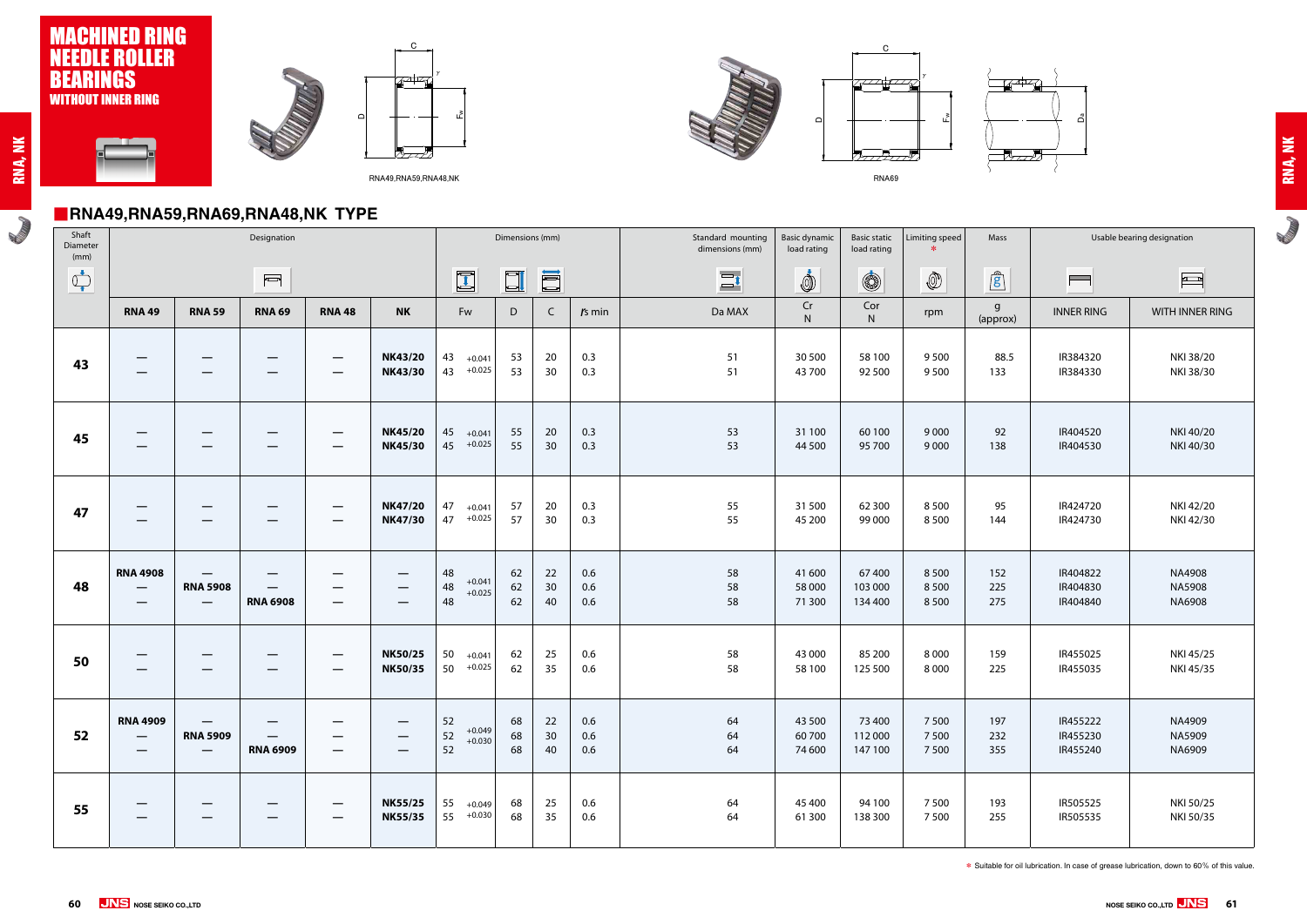#### ■**RNA49,RNA59,RNA69,RNA48,NK TYPE**

**Campbell** 









**RADIO** 

㪝㫎



 $\gamma$ 

RNA69



|                                                                                                                                                                                                                                                                                                                                                     | $\blacksquare$ niva+3,nivaJ3,nivaV3,niva+0,ivr i i f l                                |                                                                                       |                                                                                              |                                                                                  |                                                                                                                            |                                                    |                            |                            |                                                                |                                      |                                                 |                                                     |                                                     |                                 |                                                          |                                                                                                                                                                                                                                                                                                                                                                                                                                                                                                                                                                                                                       |
|-----------------------------------------------------------------------------------------------------------------------------------------------------------------------------------------------------------------------------------------------------------------------------------------------------------------------------------------------------|---------------------------------------------------------------------------------------|---------------------------------------------------------------------------------------|----------------------------------------------------------------------------------------------|----------------------------------------------------------------------------------|----------------------------------------------------------------------------------------------------------------------------|----------------------------------------------------|----------------------------|----------------------------|----------------------------------------------------------------|--------------------------------------|-------------------------------------------------|-----------------------------------------------------|-----------------------------------------------------|---------------------------------|----------------------------------------------------------|-----------------------------------------------------------------------------------------------------------------------------------------------------------------------------------------------------------------------------------------------------------------------------------------------------------------------------------------------------------------------------------------------------------------------------------------------------------------------------------------------------------------------------------------------------------------------------------------------------------------------|
| Shaft<br>Diameter<br>(mm)                                                                                                                                                                                                                                                                                                                           |                                                                                       |                                                                                       | Designation                                                                                  |                                                                                  |                                                                                                                            |                                                    | Dimensions (mm)            |                            |                                                                | Standard mounting<br>dimensions (mm) | <b>Basic dynamic</b><br>load rating             | <b>Basic static</b><br>load rating                  | Limiting speed                                      | Mass                            |                                                          | Usable bearing designation                                                                                                                                                                                                                                                                                                                                                                                                                                                                                                                                                                                            |
| $\begin{picture}(220,20) \put(0,0){\line(1,0){10}} \put(15,0){\line(1,0){10}} \put(15,0){\line(1,0){10}} \put(15,0){\line(1,0){10}} \put(15,0){\line(1,0){10}} \put(15,0){\line(1,0){10}} \put(15,0){\line(1,0){10}} \put(15,0){\line(1,0){10}} \put(15,0){\line(1,0){10}} \put(15,0){\line(1,0){10}} \put(15,0){\line(1,0){10}} \put(15,0){\line($ |                                                                                       |                                                                                       | $\overline{\phantom{a}}$                                                                     |                                                                                  |                                                                                                                            | $\mathbf{I}$                                       | $\Box$                     | I                          |                                                                | $\Xi$ <sup>t</sup>                   | İ                                               | $\circledS$                                         | $\circledS$                                         | $\mathbf{r}$                    | $\equiv$                                                 | $\begin{tabular}{ c c c } \hline \quad \quad & \quad \quad & \quad \quad \\ \hline \quad \quad & \quad \quad & \quad \quad \\ \hline \quad \quad & \quad \quad & \quad \quad \\ \hline \quad \quad & \quad \quad & \quad \quad \\ \hline \quad \quad & \quad \quad & \quad \quad \\ \hline \quad \quad & \quad \quad & \quad \quad \\ \hline \quad \quad & \quad \quad & \quad \quad \\ \hline \quad \quad & \quad \quad & \quad \quad \\ \hline \quad \quad & \quad \quad & \quad \quad \\ \hline \quad \quad & \quad \quad & \quad \quad \\ \hline \quad \quad & \quad \quad & \quad \quad \\ \hline \quad \quad &$ |
|                                                                                                                                                                                                                                                                                                                                                     | <b>RNA 49</b>                                                                         | <b>RNA 59</b>                                                                         | <b>RNA 69</b>                                                                                | <b>RNA 48</b>                                                                    | <b>NK</b>                                                                                                                  | Fw                                                 | D                          | $\mathsf{C}$               | $rs$ min                                                       | Da MAX                               | Cr<br>N.                                        | Cor<br>N.                                           | rpm                                                 | $\mathsf{g}$<br>(approx)        | <b>INNER RING</b>                                        | WITH INNER RING                                                                                                                                                                                                                                                                                                                                                                                                                                                                                                                                                                                                       |
| 58                                                                                                                                                                                                                                                                                                                                                  | <b>RNA 4910</b><br>$\hspace{0.05cm}$<br>$\hspace{0.05cm}$                             | $\hspace{0.05cm}$<br><b>RNA 5910</b><br>$\hspace{0.1mm}-\hspace{0.1mm}$               | $\hspace{0.1mm}-\hspace{0.1mm}$<br>$\hspace{0.1mm}-\hspace{0.1mm}$<br><b>RNA 6910</b>        | $\overline{\phantom{m}}$<br>$\hspace{0.05cm}$<br>$\hspace{0.05cm}$               | $\hspace{0.05cm}$<br>$\overline{\phantom{0}}$<br>$\qquad \qquad$                                                           | 58<br>$+0.049$<br>58<br>$+0.030$<br>58             | 72<br>72<br>72             | 22<br>30<br>40             | 0.6<br>0.6<br>0.6                                              | 68<br>68<br>68                       | 46 200<br>64 400<br>79 100                      | 82 100<br>126 000<br>163 800                        | 7000<br>7000<br>7000                                | 179<br>289<br>320               | IR505822<br>IR505830<br>IR505840                         | NA4910<br>NA5910<br>NA6910                                                                                                                                                                                                                                                                                                                                                                                                                                                                                                                                                                                            |
| 60                                                                                                                                                                                                                                                                                                                                                  | $\overline{\phantom{m}}$                                                              |                                                                                       |                                                                                              | $\hspace{0.05cm}$                                                                | <b>NK60/25</b><br><b>NK60/35</b>                                                                                           | 60<br>$+0.049$<br>60<br>$+0.030$                   | 72<br>72                   | 25<br>35                   | 0.6<br>0.6                                                     | 68<br>68                             | 47 500<br>64 100                                | 103 000<br>151 000                                  | 6500<br>6500                                        | 187<br>260                      | IR556025<br>IR556035                                     | NKI 55/25<br>NKI 55/35                                                                                                                                                                                                                                                                                                                                                                                                                                                                                                                                                                                                |
| 63                                                                                                                                                                                                                                                                                                                                                  | <b>RNA 4911</b><br>$\hspace{0.05cm}$<br>$\overline{\phantom{m}}$                      | $\hspace{0.05cm}$<br><b>RNA 5911</b><br>$\overline{\phantom{m}}$                      | $\qquad \qquad \longleftarrow$<br>$\hspace{0.05cm}$<br><b>RNA 6911</b>                       | $\hspace{0.1mm}-\hspace{0.1mm}$<br>$\hspace{0.05cm}$<br>$\overline{\phantom{m}}$ | –<br>$\qquad \qquad \longleftarrow$                                                                                        | 63<br>$+0.049$<br>63<br>$+0.030$<br>63             | 80<br>80<br>80             | 25<br>34<br>45             | $\overline{1}$<br>$\overline{1}$<br>$\overline{1}$             | 75<br>75<br>75                       | 57 600<br>82 600<br>99 000                      | 97 300<br>154 000<br>194 200                        | 6500<br>6500<br>6500                                | 265<br>367<br>475               | IR556325<br>IR556334<br>IR556345                         | NA4911<br>NA5911<br>NA6911                                                                                                                                                                                                                                                                                                                                                                                                                                                                                                                                                                                            |
| 65                                                                                                                                                                                                                                                                                                                                                  | —                                                                                     | $\hspace{0.05cm}$                                                                     |                                                                                              | $\overline{\phantom{m}}$<br>$\qquad \qquad \overline{\qquad \qquad }$            | <b>NK65/25</b><br><b>NK65/35</b>                                                                                           | 65<br>$+0.049$<br>65<br>$+0.030$                   | 78<br>78                   | 25<br>35                   | 0.6<br>0.6                                                     | 74<br>74                             | 49 600<br>67000                                 | 111800<br>164 800                                   | 6 0 0 0<br>6 0 0 0                                  | 225<br>315                      | —                                                        | $\hspace{0.05cm}$                                                                                                                                                                                                                                                                                                                                                                                                                                                                                                                                                                                                     |
| 68                                                                                                                                                                                                                                                                                                                                                  | $\hspace{0.05cm}$<br><b>RNA 4912</b><br>$\overline{\phantom{m}}$<br>$\hspace{0.05cm}$ | $\hspace{0.1mm}-\hspace{0.1mm}$<br>$\hspace{0.1mm}-\hspace{0.1mm}$<br><b>RNA 5912</b> | $\overline{\phantom{m}}$<br>$\hspace{0.05cm}$<br>$\overline{\phantom{m}}$<br><b>RNA 6912</b> | $\overline{\phantom{m}}$<br>$\overline{\phantom{m}}$                             | <b>NK68/25</b><br><b>NK68/35</b><br>$\qquad \qquad \longleftarrow$<br>$\overline{\phantom{0}}$<br>$\overline{\phantom{0}}$ | 68<br>68<br>$+0.049$<br>68<br>$+0.030$<br>68<br>68 | 82<br>82<br>85<br>85<br>85 | 25<br>35<br>25<br>34<br>45 | 0.6<br>0.6<br>$\mathbf{1}$<br>$\overline{1}$<br>$\overline{1}$ | 78<br>78<br>80<br>80<br>80           | 54 800<br>72 100<br>60 100<br>86 100<br>103 000 | 116 700<br>165 700<br>104 900<br>167 000<br>210 800 | 6 0 0 0<br>6 0 0 0<br>6 0 0 0<br>6 0 0 0<br>6 0 0 0 | 250<br>350<br>285<br>408<br>510 | IR606825<br>IR606835<br>IR606825<br>IR606834<br>IR606845 | NKI 60/25<br>NKI 60/35<br>NA4912<br>NA5912<br>NA6912                                                                                                                                                                                                                                                                                                                                                                                                                                                                                                                                                                  |
| 70                                                                                                                                                                                                                                                                                                                                                  |                                                                                       |                                                                                       |                                                                                              |                                                                                  | <b>NK70/25</b><br><b>NK70/35</b>                                                                                           | 70<br>$+0.049$<br>$70 + 0.030$                     | 85<br>85                   | 25<br>35                   | 0.6<br>0.6                                                     | 81<br>81                             | 55 500<br>73 000                                | 120 600<br>170 600                                  | 5 5 0 0<br>5 5 0 0                                  | 280<br>395                      | —                                                        |                                                                                                                                                                                                                                                                                                                                                                                                                                                                                                                                                                                                                       |
| 72                                                                                                                                                                                                                                                                                                                                                  | <b>RNA 4913</b><br>$\overline{\phantom{m}}$                                           | <b>RNA 5913</b><br>$\hspace{0.05cm}$                                                  | <b>RNA 6913</b>                                                                              | $\qquad \qquad \longleftarrow$                                                   |                                                                                                                            | 72<br>$+0.049$<br>$72\,$<br>$+0.030$<br>72         | 90<br>90<br>90             | 25<br>34<br>45             | $\overline{1}$<br>$\overline{1}$<br>$\overline{1}$             | 85<br>85<br>85                       | 62800<br>89 900<br>107 900                      | 113 800<br>180 000<br>226 500                       | 5 5 0 0<br>5 5 0 0<br>5 5 0 0                       | 325<br>462<br>585               | IR657225<br>IR657234<br>IR657245                         | NA4913<br><b>NA5913</b><br>NA6913                                                                                                                                                                                                                                                                                                                                                                                                                                                                                                                                                                                     |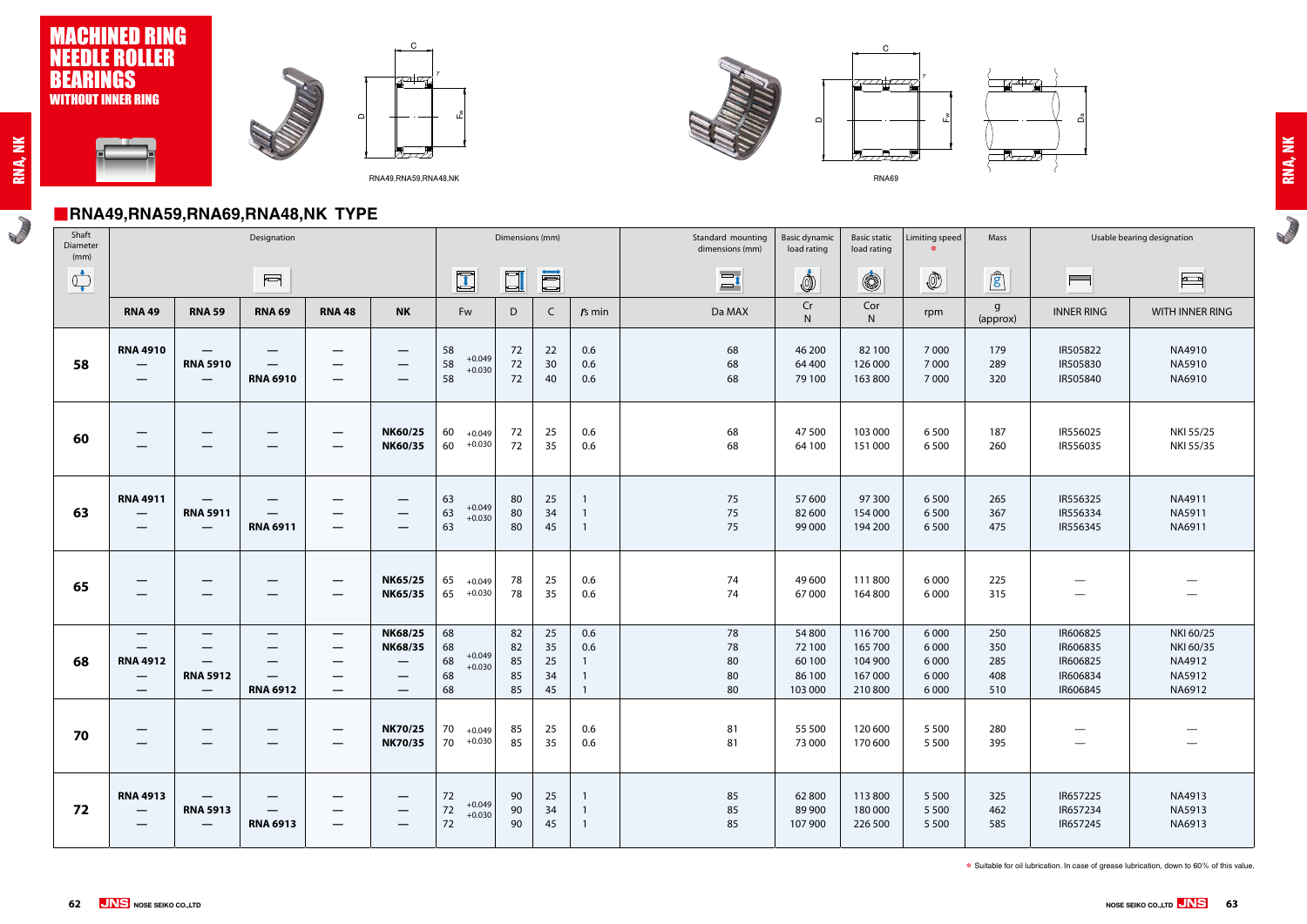#### ■**RNA49,RNA59,RNA69,RNA48,NK TYPE**

**ROWLED** 







**RADIO** 



㪝㫎

RNA69

 $\gamma$ 



|                                | $\blacksquare$ iiivatu,iiivauu,iiivauu,iiivatu,ivin  i  i  l  l<br>Shaft<br>Dimensions (mm)<br>Usable bearing designation<br>Mass |                                                                                              |                                                                         |                                                                                                                            |                                                                                          |                                                         |                                 |                                         |                                                                                        |                                       |                                                   |                                                     |                                                     |                                         |                                                               |                                                                        |
|--------------------------------|-----------------------------------------------------------------------------------------------------------------------------------|----------------------------------------------------------------------------------------------|-------------------------------------------------------------------------|----------------------------------------------------------------------------------------------------------------------------|------------------------------------------------------------------------------------------|---------------------------------------------------------|---------------------------------|-----------------------------------------|----------------------------------------------------------------------------------------|---------------------------------------|---------------------------------------------------|-----------------------------------------------------|-----------------------------------------------------|-----------------------------------------|---------------------------------------------------------------|------------------------------------------------------------------------|
| Diameter<br>(mm)               |                                                                                                                                   |                                                                                              | Designation                                                             |                                                                                                                            |                                                                                          |                                                         |                                 |                                         |                                                                                        | Standard mounting<br>dimensions (mm)  | <b>Basic dynamic</b><br>load rating               | <b>Basic static</b><br>load rating                  | Limiting speed                                      |                                         |                                                               |                                                                        |
| $\bigcirc_{\bullet}^{\bullet}$ |                                                                                                                                   |                                                                                              | $\overline{\phantom{0}}$                                                |                                                                                                                            |                                                                                          | $\blacksquare$                                          | $\Box$                          | <b>III</b>                              |                                                                                        | $\Xi$ <sup>t</sup>                    | İ                                                 | $\circledS$                                         | $\circledS$                                         | $\mathbf{r}$                            | $\overline{\phantom{0}}$                                      | $\begin{array}{ c c } \hline \text{r} & \text{r} \\\hline \end{array}$ |
|                                | <b>RNA 49</b>                                                                                                                     | <b>RNA 59</b>                                                                                | <b>RNA 69</b>                                                           | <b>RNA48</b>                                                                                                               | <b>NK</b>                                                                                | Fw                                                      | D                               | $\mathsf{C}$                            | $rs$ min                                                                               | Da MAX                                | Cr<br>$\mathsf{N}$                                | Cor<br>N.                                           | rpm                                                 | $\mathsf{g}$<br>(approx)                | <b>INNER RING</b>                                             | WITH INNER RING                                                        |
| 73                             | $\hspace{0.1mm}-\hspace{0.1mm}$<br>$\overline{\phantom{0}}$                                                                       | $\qquad \qquad \  \  \, -\qquad \qquad$<br>$\hspace{0.05cm}$                                 | $\overline{\phantom{m}}$                                                | $\overline{\phantom{m}}$<br>$\overline{\phantom{m}}$                                                                       | <b>NK73/25</b><br><b>NK73/35</b>                                                         | 73<br>$+0.049$<br>73<br>$+0.030$                        | 90<br>90                        | 25<br>35                                | 0.6<br>0.6                                                                             | 86<br>86                              | 61 100<br>80 400                                  | 126 500<br>180 400                                  | 5 5 0 0<br>5 5 0 0                                  | 335<br>475                              | $\overbrace{\phantom{13333}}$<br>IR657335                     | NKI 65/35                                                              |
| 75                             | —<br>$\overline{\phantom{0}}$                                                                                                     | $\hspace{0.1mm}-\hspace{0.1mm}$<br>$\hspace{0.05cm}$                                         |                                                                         |                                                                                                                            | <b>NK75/25</b><br><b>NK75/35</b>                                                         | 75<br>$+0.049$<br>75<br>$+0.030$                        | 92<br>92                        | 25<br>35                                | 0.6<br>0.6                                                                             | 88<br>88                              | 62 200<br>82700                                   | 130 400<br>186 300                                  | 5 5 0 0<br>5 5 0 0                                  | 345<br>485                              | $\hspace{0.05cm}$                                             |                                                                        |
| 80                             | $\hspace{0.05cm}$<br><b>RNA 4914</b><br>$\hspace{0.05cm}$<br>$\hspace{0.05cm}$                                                    | $\overline{\phantom{0}}$<br>$\hspace{0.05cm}$<br><b>RNA 5914</b><br>$\overline{\phantom{m}}$ | $\overline{\phantom{m}}$<br><b>RNA 6914</b>                             | $\overline{\phantom{m}}$<br>$\overline{\phantom{m}}$<br>$\overline{\phantom{m}}$                                           | <b>NK80/25</b><br><b>NK80/35</b><br>—<br>$\overline{\phantom{0}}$                        | 80<br>80<br>$+0.049$<br>$80\,$<br>$+0.030$<br>80<br>80  | 95<br>95<br>100<br>100<br>100   | 25<br>35<br>30<br>40<br>54              | $\overline{1}$<br>$\overline{1}$<br>$\overline{1}$<br>$\overline{1}$<br>$\overline{1}$ | 90<br>90<br>95<br>95<br>95            | 59 400<br>78 100<br>83 200<br>112 000<br>133 400  | 137 300<br>194 200<br>157 900<br>232 000<br>310 900 | 5 0 0 0<br>5 0 0 0<br>5 0 0 0<br>5 0 0 0<br>5 0 0 0 | 315<br>445<br>495<br>706<br>910         | IR708025<br>IR708035<br>IR708030<br>IR708040<br>IR708054      | NKI 70/25<br>NKI 70/35<br>NA4914<br>NA5914<br>NA6914                   |
| 85                             | $\hspace{0.05cm}$<br><b>RNA 4915</b><br>$\hspace{0.05cm}$<br>$\hspace{0.05cm}$<br>$\hspace{0.05cm}$                               | $\hspace{0.05cm}$<br>$\overline{\phantom{0}}$<br><b>RNA 5915</b><br>$\hspace{0.05cm}$        | $\overline{\phantom{m}}$<br>$\overline{\phantom{m}}$<br><b>RNA 6915</b> | $\overline{\phantom{m}}$<br>$\hspace{0.1mm}-\hspace{0.1mm}$<br>$\hspace{0.1mm}-\hspace{0.1mm}$<br>$\overline{\phantom{m}}$ | <b>NK85/25</b><br><b>NK85/35</b><br>$\overline{\phantom{0}}$<br>$\overline{\phantom{0}}$ | 85<br>85<br>$+0.058$<br>85<br>$+0.036$<br>85<br>85      | 105<br>105<br>105<br>105<br>105 | 25<br>30 <sup>°</sup><br>35<br>40<br>54 | $\mathbf{1}$<br>$\overline{1}$<br>$\overline{1}$<br>$\overline{1}$<br>$\overline{1}$   | 100<br>100<br>100<br>100<br>100       | 76 400<br>86 200<br>102 000<br>116 000<br>138 300 | 145 100<br>169 700<br>209 900<br>249 000<br>330 500 | 4 5 0 0<br>4500<br>4500<br>4500<br>4500             | 435<br>525<br>610<br>745<br>960         | IR758525<br>IR758530<br>IR758535<br>IR758540<br>IR758554      | NKI 75/25<br>NA4915<br>NKI 75/35<br>NA5915<br>NA6915                   |
| 90                             | $\hspace{0.1mm}-\hspace{0.1mm}$<br><b>RNA 4916</b><br>$\qquad \qquad \longleftarrow$<br>$\hspace{0.05cm}$<br>–                    | $\overline{\phantom{0}}$<br>$\overline{\phantom{0}}$<br><b>RNA 5916</b><br>$\hspace{0.05cm}$ | $\hspace{0.1mm}-\hspace{0.1mm}$<br>$\hspace{0.05cm}$<br><b>RNA 6916</b> | $\overline{\phantom{m}}$<br>$\overline{\phantom{m}}$<br>$\overline{\phantom{m}}$<br>$\hspace{0.05cm}$<br>$\hspace{0.05cm}$ | <b>NK90/25</b><br><b>NK90/35</b>                                                         | 90<br>90<br>$+0.058$<br>$90\,$<br>$+0.036$<br>90<br>90  | 110<br>110<br>110<br>110<br>110 | 25<br>30<br>35<br>40<br>54              | $\mathbf{1}$<br>$\overline{1}$<br>$\overline{1}$<br>$\overline{1}$                     | 105<br>105<br>105<br>105<br>105       | 77400<br>87400<br>103 000<br>117000<br>143 200    | 150 000<br>174 600<br>216 700<br>257 000<br>350 100 | 4500<br>4500<br>4500<br>4500<br>4500                | 456<br>550<br>640<br>787<br>1010        | IR809025<br>IR809030<br>IR809035<br>IR809040<br>IR809054      | NKI 80/25<br>NA4916<br>NKI 80/35<br>NA5916<br>NA6916                   |
| 95                             | $\qquad \qquad \longleftarrow$                                                                                                    | $\hspace{0.05cm}$                                                                            |                                                                         | $\hspace{0.1mm}-\hspace{0.1mm}$                                                                                            | <b>NK95/26</b><br><b>NK95/36</b>                                                         | 95<br>$+0.058$<br>95<br>$+0.036$                        | 115<br>115                      | 26<br>36                                | $\overline{1}$<br>$\overline{1}$                                                       | 110<br>110                            | 79 700<br>106 900                                 | 158 900<br>230 500                                  | 4 2 0 0<br>4 2 0 0                                  | 495<br>690                              | IR859526<br>IR859536                                          | NKI 85/26<br>NKI 85/36                                                 |
| 100                            | $\hspace{0.05cm}$<br><b>RNA 4917</b><br>$\hspace{0.05cm}$<br>$\hspace{0.1mm}-\hspace{0.1mm}$                                      | $\qquad \qquad \longleftarrow$<br><b>RNA 5917</b>                                            | $\hspace{0.05cm}$<br><b>RNA 6917</b>                                    | $\overline{\phantom{m}}$<br>–<br>—                                                                                         | NK100/26<br>NK100/36<br>$\qquad \qquad \overline{\qquad \qquad }$                        | 100<br>100<br>$+0.058$<br>100<br>$+0.036$<br>100<br>100 | 120<br>120<br>120<br>120<br>120 | 26<br>35<br>36<br>46<br>63              | $\overline{1}$<br>1.1<br>$\mathbf{1}$<br>1.1<br>1.1                                    | 115<br>113.5<br>115<br>113.5<br>113.5 | 82 500<br>109800<br>109800<br>144 000<br>172 600  | 168 700<br>244 200<br>244 200<br>346 000<br>466 800 | 4 0 0 0<br>4 0 0 0<br>4 0 0 0<br>4 0 0 0<br>4 0 0 0 | 525<br>705<br>725<br>1 0 0 0<br>1 3 0 0 | IR9010026<br>IR8510035<br>IR9010036<br>IR8510046<br>IR8510063 | NKI 90/26<br>NA4917<br>NKI 90/36<br>NA5917<br>NA6917                   |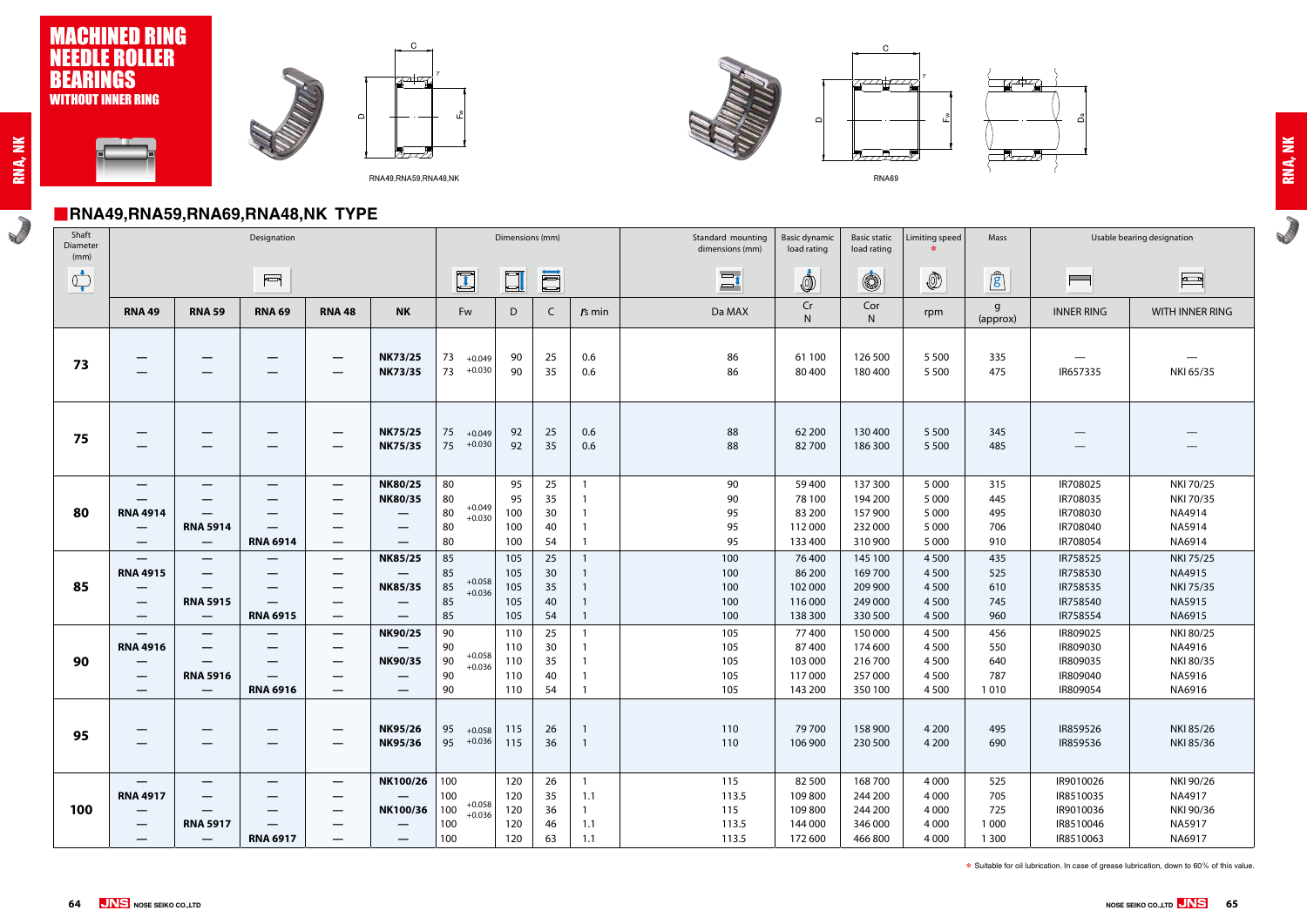# ■**RNA49,RNA59,RNA69,RNA48,NK TYPE**

**Romando** 









**RADIO** 

㪝



RNA69

㫎





| Shaft<br>Diameter<br>(mm)   |                                                                                                                                      |                                                                                                                               |                                                                                                                                                                                                                                                                                                                                                     |                                                                                          | Dimensions (mm)                                                                                   |                                                                                                               |                                        | Standard mounting<br>dimensions (mm) | <b>Basic dynamic</b><br>load rating    | <b>Basic static</b><br>load rating                      | Limiting speed                                                 | Mass                                                           |                                                   | Usable bearing designation                      |                                                                              |                                                                          |
|-----------------------------|--------------------------------------------------------------------------------------------------------------------------------------|-------------------------------------------------------------------------------------------------------------------------------|-----------------------------------------------------------------------------------------------------------------------------------------------------------------------------------------------------------------------------------------------------------------------------------------------------------------------------------------------------|------------------------------------------------------------------------------------------|---------------------------------------------------------------------------------------------------|---------------------------------------------------------------------------------------------------------------|----------------------------------------|--------------------------------------|----------------------------------------|---------------------------------------------------------|----------------------------------------------------------------|----------------------------------------------------------------|---------------------------------------------------|-------------------------------------------------|------------------------------------------------------------------------------|--------------------------------------------------------------------------|
| $\bigoplus_{\blacklozenge}$ |                                                                                                                                      |                                                                                                                               | $\begin{picture}(20,20) \put(0,0){\line(1,0){10}} \put(15,0){\line(1,0){10}} \put(15,0){\line(1,0){10}} \put(15,0){\line(1,0){10}} \put(15,0){\line(1,0){10}} \put(15,0){\line(1,0){10}} \put(15,0){\line(1,0){10}} \put(15,0){\line(1,0){10}} \put(15,0){\line(1,0){10}} \put(15,0){\line(1,0){10}} \put(15,0){\line(1,0){10}} \put(15,0){\line(1$ |                                                                                          |                                                                                                   | $\begin{bmatrix} \begin{matrix} \begin{matrix} \text{1} \end{matrix} \\ \text{2} \end{bmatrix} \end{bmatrix}$ | $\Box$                                 | E                                    |                                        | $\overline{\phantom{a}}$<br>$\equiv$                    | İ                                                              | $\circledS$                                                    | $\circled{0}$                                     | $\mathbf{r}$                                    | $\overline{\phantom{0}}$                                                     | $\frac{1}{2}$                                                            |
|                             | <b>RNA 49</b>                                                                                                                        | <b>RNA 59</b>                                                                                                                 | <b>RNA 69</b>                                                                                                                                                                                                                                                                                                                                       | <b>RNA 48</b>                                                                            | <b>NK</b>                                                                                         | Fw                                                                                                            | D                                      | $\mathsf{C}$                         | $rs$ min                               | Da MAX                                                  | Cr<br>$\mathsf{N}$                                             | Cor<br>N                                                       | rpm                                               | g<br>(approx)                                   | <b>INNER RING</b>                                                            | <b>WITH INNER</b>                                                        |
| 105                         | $\overline{\phantom{0}}$<br><b>RNA 4918</b><br>$\overline{\phantom{0}}$                                                              | $\overline{\phantom{0}}$<br>—<br><b>RNA 5918</b>                                                                              | $\overline{\phantom{0}}$<br>–<br>$\hspace{0.05cm}$                                                                                                                                                                                                                                                                                                  | $\hspace{0.05cm}$<br>–<br>$\hspace{0.05cm}$<br>$\qquad \qquad \overline{\qquad \qquad }$ | NK105/26<br>NK105/36<br>$\overline{\phantom{m}}$                                                  | 105<br>105<br>$+0.058$<br>105<br>$+0.036$<br>105                                                              | 125<br>125<br>125<br>125               | 26<br>35<br>36<br>46                 | 1.1<br>$\mathbf{1}$<br>1.1             | 120<br>118.5<br>120<br>118.5                            | 84700<br>112 800<br>112 800<br>148 000                         | 177 500<br>257 900<br>257 900<br>365 000                       | 3800<br>3800<br>3800<br>3800                      | 545<br>740<br>760<br>1 0 4 0                    | IR9510526<br>IR9010535<br>IR9510536<br>IR9010546                             | NKI 95/2<br>NA4918<br>NKI 95/3<br>NA5918                                 |
| 110                         | $\overline{\phantom{0}}$<br>$\overline{\phantom{0}}$<br><b>RNA 4919</b><br>—<br>$\overline{\phantom{a}}$<br>$\overline{\phantom{0}}$ | $\qquad \qquad -$<br>$\overline{\phantom{m}}$<br>—<br>$\hspace{0.05cm}$<br><b>RNA 5919</b><br>$\hspace{0.1mm}-\hspace{0.1mm}$ | <b>RNA 6918</b><br>—<br>—<br>$\overline{\phantom{m}}$<br><b>RNA 6919</b>                                                                                                                                                                                                                                                                            | $\hspace{0.05cm}$<br>$\hspace{0.05cm}$<br>—<br>$\hspace{0.05cm}$<br>—                    | $\overline{\phantom{0}}$<br>NK110/30<br>NK110/40<br>$\overline{\phantom{m}}$<br>$\hspace{0.05cm}$ | 105<br>110<br>110<br>$+0.058$<br>110<br>$+0.036$<br>110<br>110                                                | 125<br>130<br>130<br>130<br>130<br>130 | 63<br>30<br>35<br>40<br>46<br>63     | 1.1<br>1.1<br>1.1<br>1.1<br>1.1<br>1.1 | 118.5<br>123.5<br>123.5<br>123.5<br>123.5<br>1 1 2 3 .5 | 177 500<br>105 900<br>116 700<br>133 400<br>152 000<br>182 400 | 490 300<br>239 300<br>270 700<br>323 600<br>384 000<br>514 800 | 3800<br>3 600<br>3 600<br>3 600<br>3 600<br>3 600 | 1 3 6 0<br>660<br>770<br>880<br>1 1 3 0<br>1420 | IR9010563<br>IR10011030<br>IR9511035<br>IR10011040<br>IR9511046<br>IR9511063 | NA6918<br><b>NKI 100</b><br>NA4919<br><b>NKI 100</b><br>NA5919<br>NA6919 |
| 115                         | <b>RNA 4920</b>                                                                                                                      | —                                                                                                                             |                                                                                                                                                                                                                                                                                                                                                     |                                                                                          | $\overline{\phantom{m}}$                                                                          | $+0.058$<br>115<br>$+0.036$                                                                                   | 140                                    | 40                                   | 1.1                                    | 133.5                                                   | 145 000                                                        | 329 000                                                        | 3 5 0 0                                           | 1 1 9 0                                         | IR10011540                                                                   | NA4920                                                                   |
| 120                         |                                                                                                                                      |                                                                                                                               | —                                                                                                                                                                                                                                                                                                                                                   | <b>RNA 4822</b>                                                                          | $\hspace{0.05cm}$                                                                                 | $+0.058$<br>120<br>$+0.036$                                                                                   | 140                                    | 30                                   | $\overline{1}$                         | 135                                                     | 93 000                                                         | 239 000                                                        | 3 5 0 0                                           | 790                                             | IR11012030                                                                   | NA4822                                                                   |
| 125                         | <b>RNA 4922</b>                                                                                                                      | $\hspace{0.05cm}$                                                                                                             | —                                                                                                                                                                                                                                                                                                                                                   | —                                                                                        | $\overline{\phantom{a}}$                                                                          | $+0.068$<br>125<br>$+0.043$                                                                                   | 150                                    | 40                                   | 1.1                                    | 143.5                                                   | 152 000                                                        | 357 000                                                        | 3 0 0 0                                           | 1 2 8 0                                         | IR11012540                                                                   | NA4922                                                                   |
| 130                         | —                                                                                                                                    | –                                                                                                                             | $\qquad \qquad \overline{\qquad \qquad }$                                                                                                                                                                                                                                                                                                           | <b>RNA 4824</b>                                                                          | $\overline{\phantom{m}}$                                                                          | $+0.068$<br>$+0.043$<br>130                                                                                   | 150                                    | 30                                   | $\overline{1}$                         | 145                                                     | 97 000                                                         | 259 000                                                        | 3 0 0 0                                           | 850                                             | IR12013030                                                                   | NA4824                                                                   |
| 135                         | <b>RNA 4924</b>                                                                                                                      |                                                                                                                               |                                                                                                                                                                                                                                                                                                                                                     | —                                                                                        |                                                                                                   | $135$ $^{+0.068}_{+0.043}$                                                                                    | 165                                    | 45                                   | 1.1                                    | 158.5                                                   | 187000                                                         | 435 000                                                        | 3 0 0 0                                           | 1930                                            | IR12013545                                                                   | NA4924                                                                   |